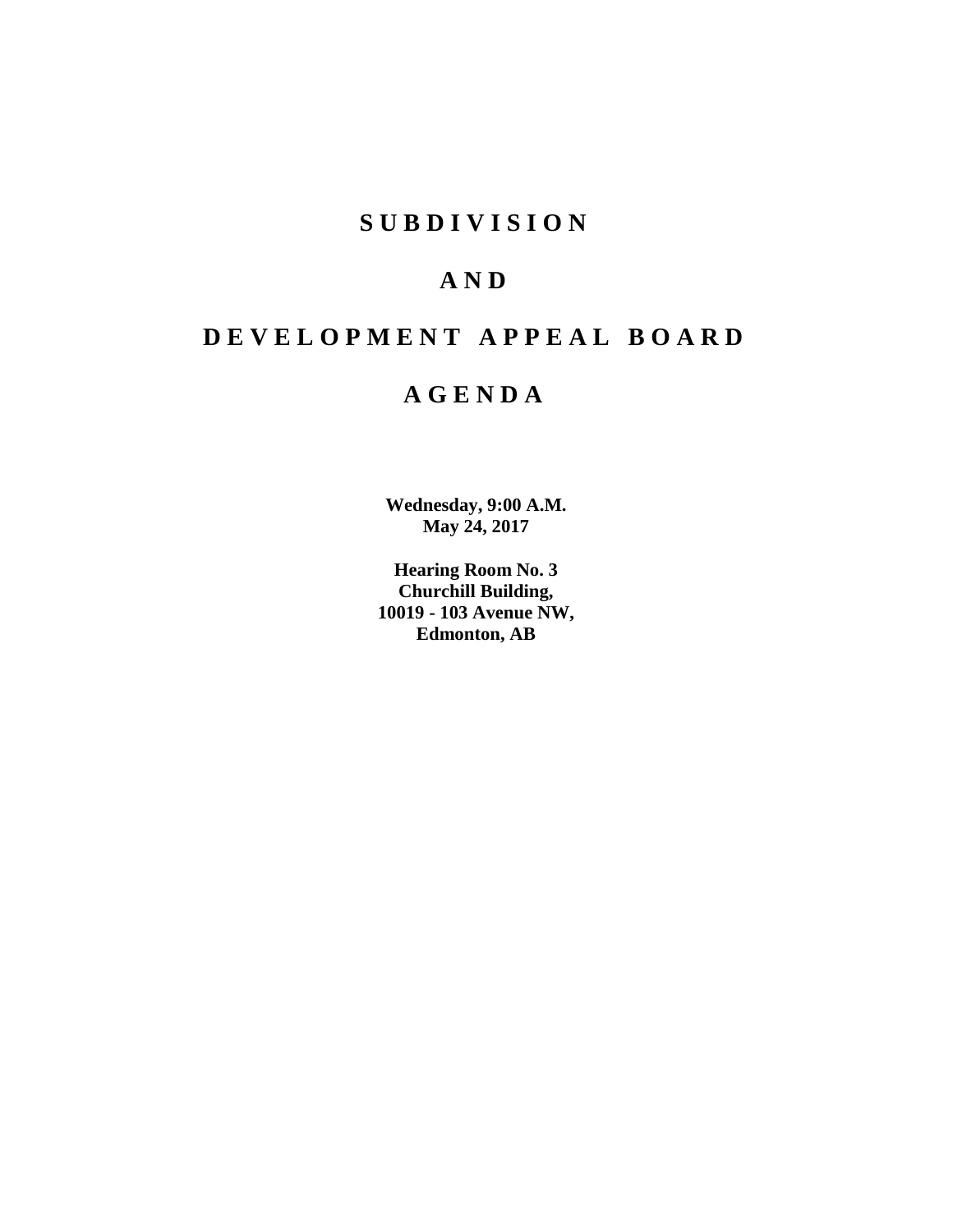## **SUBDIVISION AND DEVELOPMENT APPEAL BOARD HEARING ROOM NO. 3**

|   | 9:00 A.M.    | SDAB-D-17-090   | Cease the General Industrial Use and remove all<br>related materials by April 18, 2017                                                                                                                                                                                                                           |  |  |
|---|--------------|-----------------|------------------------------------------------------------------------------------------------------------------------------------------------------------------------------------------------------------------------------------------------------------------------------------------------------------------|--|--|
|   |              |                 | 15811 - 34 Street NW<br>Project No.: 239330972-001                                                                                                                                                                                                                                                               |  |  |
|   |              |                 |                                                                                                                                                                                                                                                                                                                  |  |  |
| H | $12:30$ P.M. | $SDAB-D-17-091$ | Construct a Single Detached House with a front<br>veranda, fireplace, rear partially covered deck<br>(irregular shape, 3.05 metres by 6.40 metres)<br>with balcony above $(1.83 \text{ metres by } 4.57)$<br>metres), Rooftop Terrace, and Basement<br>Development (not to be used as an additional<br>Dwelling) |  |  |
|   |              |                 | 11716 - Edinboro Road NW<br>Project No.: 230219091-003                                                                                                                                                                                                                                                           |  |  |
|   |              |                 |                                                                                                                                                                                                                                                                                                                  |  |  |

*NOTE: Unless otherwise stated, all references to "Section numbers" refer to the authority under the Edmonton Zoning Bylaw 12800.*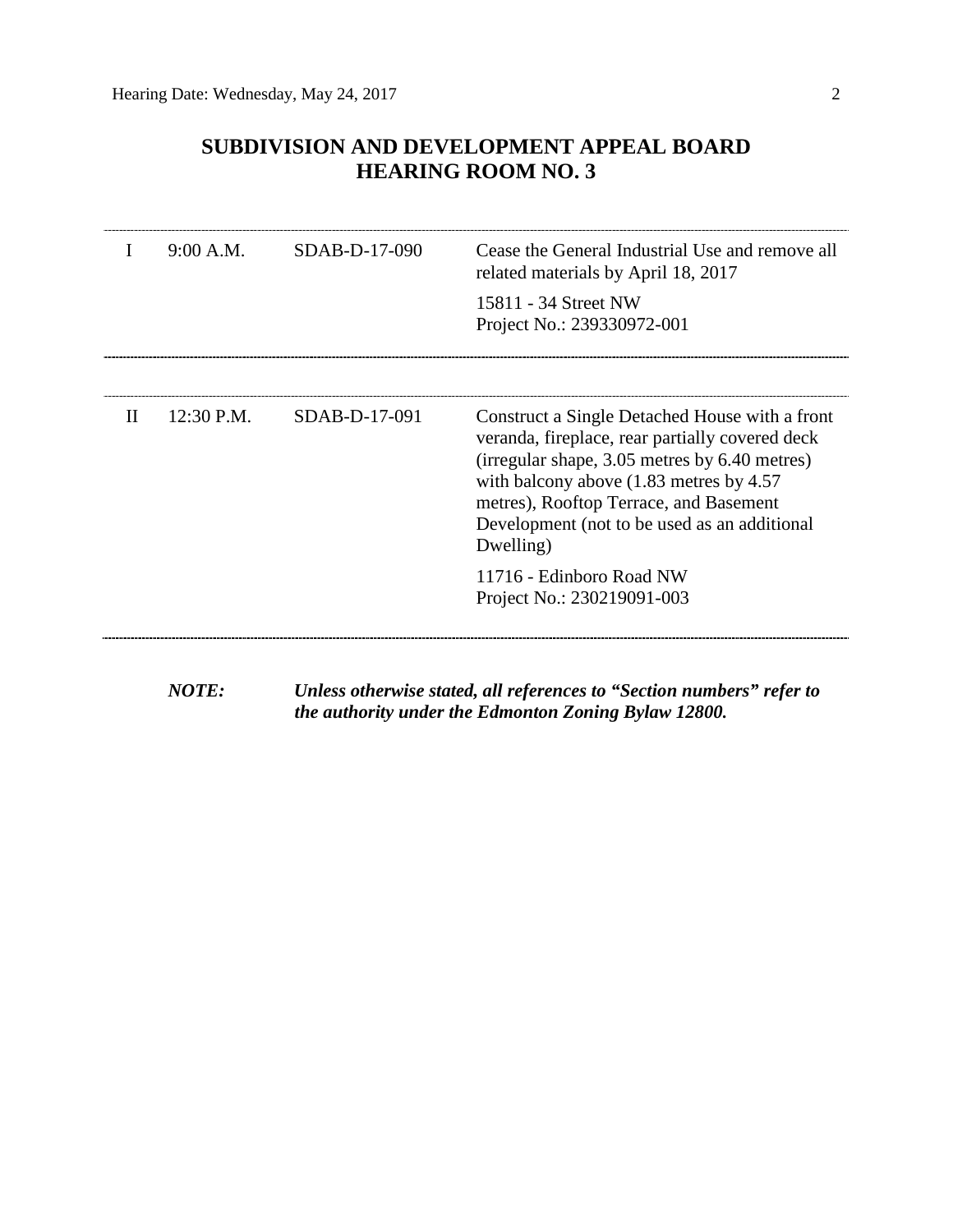| <u>ITEM I: 9:00 A.M.</u> |                                                        | FILE: SDAB-D-17-090                                                                       |  |  |
|--------------------------|--------------------------------------------------------|-------------------------------------------------------------------------------------------|--|--|
|                          | AN APPEAL FROM AN ORDER ISSUED BY DEVELOPMENT SERVICES |                                                                                           |  |  |
|                          | <b>APPELLANT:</b>                                      |                                                                                           |  |  |
|                          | <b>APPLICATION NO.:</b>                                | 239330972-001                                                                             |  |  |
|                          | <b>APPLICATION TO:</b>                                 | Cease the General Industrial Use and<br>remove all related materials by April 18,<br>2017 |  |  |
|                          | <b>DECISION OF THE</b><br>DEVELOPMENT AUTHORITY:       | <b>Order Issued</b>                                                                       |  |  |
|                          | <b>ORDER DATE:</b>                                     | March 28, 2017                                                                            |  |  |
|                          | <b>DATE OF APPEAL:</b>                                 | April 18, 2017                                                                            |  |  |
|                          | MUNICIPAL DESCRIPTION<br>OF SUBJECT PROPERTY:          | 15811 - 34 Street NW                                                                      |  |  |
|                          | <b>LEGAL DESCRIPTION:</b>                              | Plan 2705NY Lot B1                                                                        |  |  |
|                          | ZONE:                                                  | <b>AG-Agricultural Zone</b>                                                               |  |  |
|                          | <b>OVERLAY:</b>                                        | N/A                                                                                       |  |  |
|                          | <b>STATUTORY PLAN:</b>                                 | Pilot Sound Area Structure Plan                                                           |  |  |
|                          |                                                        |                                                                                           |  |  |

## *Grounds for Appeal*

The Appellant provided the following reasons for appealing the decision of the Development Authority:

> The Appellant respectfully appeals the Stop Order relating to the lands at 15811 - 34 Street NW on the following grounds:

- (a) The Stop Order was issued in error as a result of an incorrect interpretation and application of the *Edmonton Zoning Bylaw*, and other related planning documents.
- (b) The Stop Order does not identify the specific activity of the alleged breach or breaches.
- (c) Such further and other reasons as may be presented at the hearing of this matter.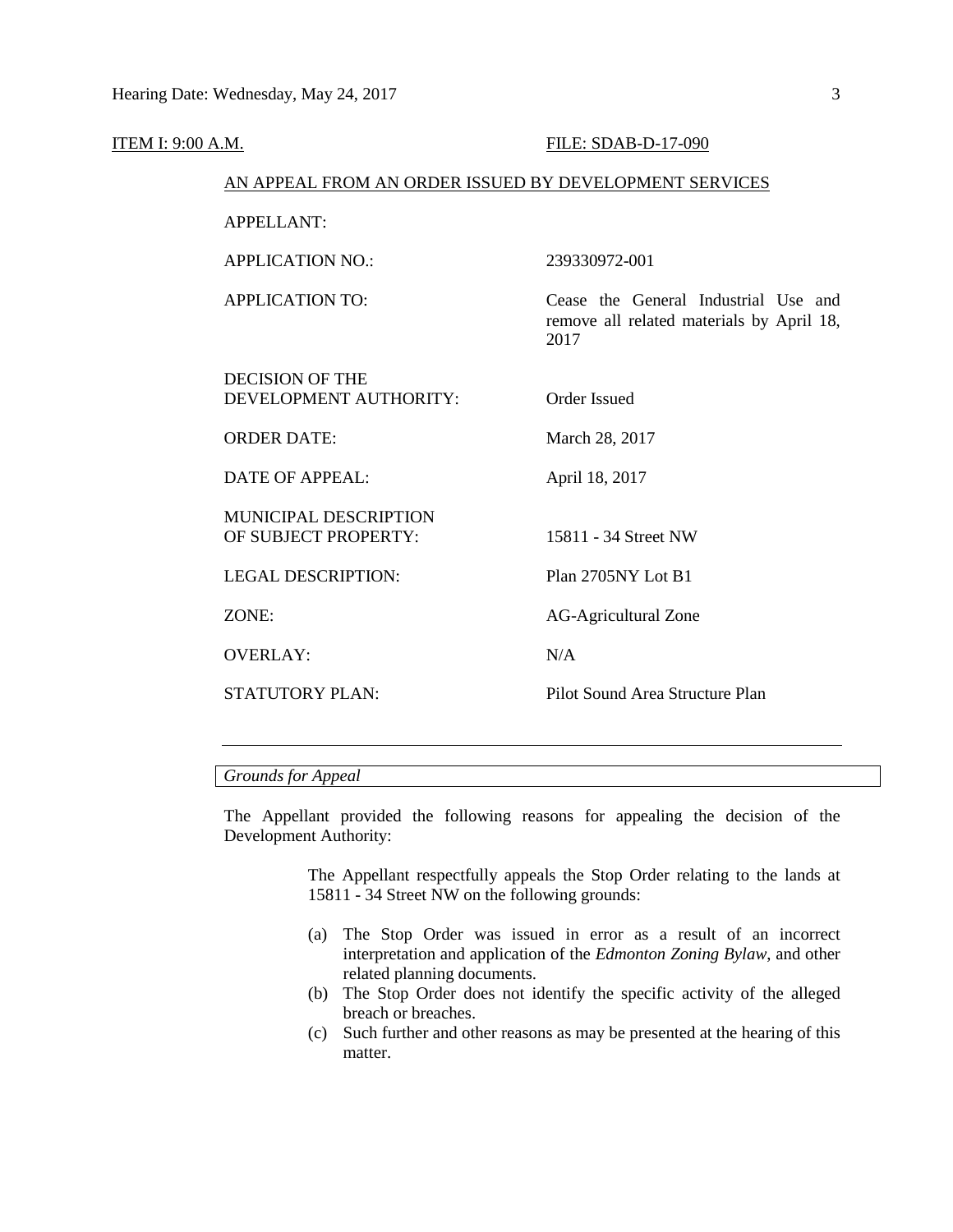*General Matters*

**The Board is advised the date of Stop Order is March 28, 2017. The Notice of Appeal was filed on April 18, 2017.** 

**Counsel for the Appellant requested the hearing to be scheduled on May 24, 2017. This was consented to by the Development Authority.** 

Appeal Information:

**The** *Municipal Government Act***, RSA 2000, c M-26 states the following:**

### **Stop order**

645(1) Despite [section 545,](https://www.canlii.org/en/ab/laws/stat/rsa-2000-c-m-26/latest/rsa-2000-c-m-26.html%23sec545_smooth) if a development authority finds that a development, land use or use of a building is not in accordance with

- (a) this Part or a land use bylaw or regulations under this Part, or
- (b) a development permit or subdivision approval,

the development authority may act under subsection (2).

(2) If subsection (1) applies, the development authority may, by written notice, order the owner, the person in possession of the land or building or the person responsible for the contravention, or any or all of them, to

- (a) stop the development or use of the land or building in whole or in part as directed by the notice,
- (b) demolish, remove or replace the development, or
- (c) carry out any other actions required by the notice so that the development or use of the land or building complies with this Part, the land use bylaw or regulations under this Part, a development permit or a subdivision approval,

within the time set out in the notice.

(3) A person who receives a notice referred to in subsection (2) may appeal to the subdivision and development appeal board in accordance with [section 685.](https://www.canlii.org/en/ab/laws/stat/rsa-2000-c-m-26/latest/rsa-2000-c-m-26.html%23sec685_smooth)

#### **Permit**

683 Except as otherwise provided in a land use bylaw, a person may not commence any development unless the person has been issued a development permit in respect of it pursuant to the land use bylaw.

#### **Grounds for Appeal**

685(1) If a development authority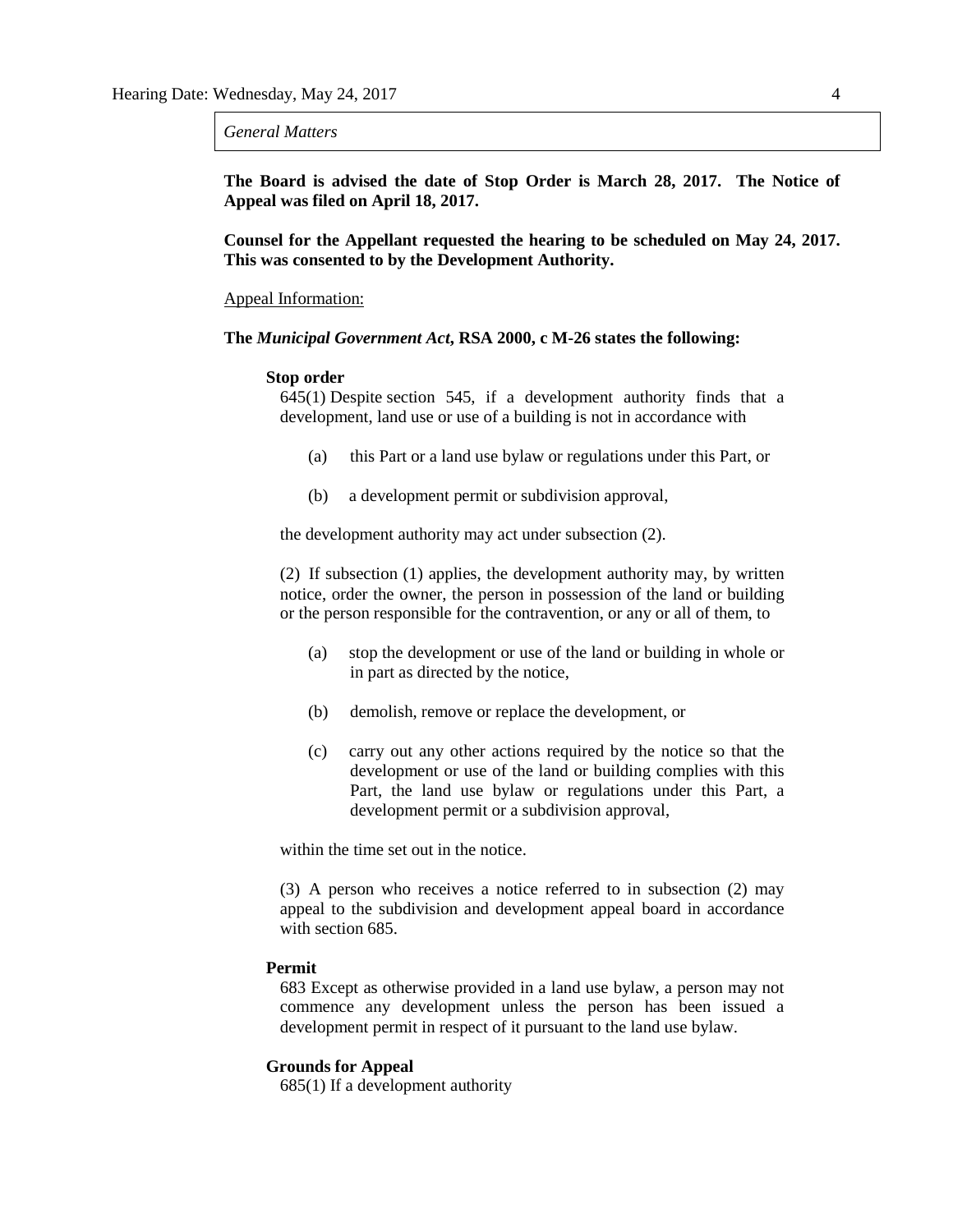- (a) fails or refuses to issue a development permit to a person,
- (b) issues a development permit subject to conditions, or
- (c) issues an order under section 645,

the person applying for the permit or affected by the order under section 645 may appeal to the subdivision and development appeal board.

#### **Appeals**

- 686(1) A development appeal to a subdivision and development appeal board is commenced by filing a notice of the appeal, containing reasons, with the board within 14 days,
	- (a) in the case of an appeal made by a person referred to in section 685(1), after
		- (i) the date on which the person is notified of the order or decision or the issuance of the development permit, or …

#### **Hearing and decision**

687(3) In determining an appeal, the subdivision and development appeal board

- …
- (a.1) must comply with the land use policies and statutory plans and, subject to clause (d), the land use bylaw in effect;
- …
- (c) may confirm, revoke or vary the order, decision or development permit or any condition attached to any of them or make or substitute an order, decision or permit of its own;
- (d) may make an order or decision or issue or confirm the issue of a development permit even though the proposed development does not comply with the land use bylaw if, in its opinion,
	- (i) the proposed development would not
		- (A) unduly interfere with the amenities of the neighbourhood, or
		- (B) materially interfere with or affect the use, enjoyment or value of neighbouring parcels of land,

and

(ii) the proposed development conforms with the use prescribed for that land or building in the land use bylaw.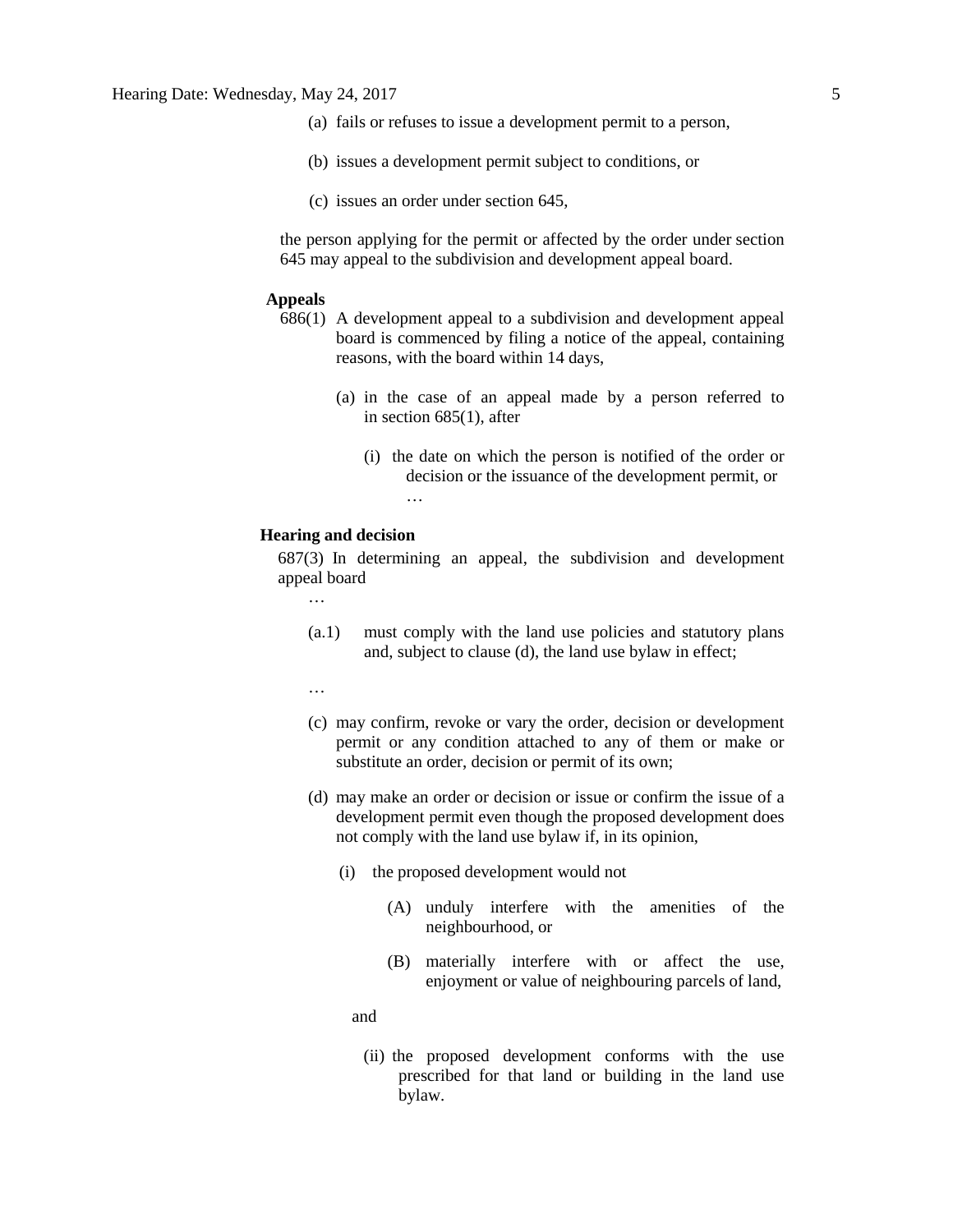#### **General Provisions from the** *Edmonton Zoning Bylaw:*

Section 610.1 states the **General Purpose** of the **AG Agricultural Zone** is to conserve agricultural and rural Uses.

### A **General Industrial Use** is neither a **Permitted Use** nor **Discretionary Use** in the **AG Agricultural Zone**.

Under Section 7.5(2), **General Industrial Uses** means development used principally for one or more of the following activities:

- a. the processing of raw materials;
- b. the making, manufacturing or assembling of semi-finished or finished goods, products or equipment;
- c. the cleaning, servicing, repairing or testing of materials, goods and equipment normally associated with industrial or commercial businesses or cleaning, servicing and repair operations to goods and equipment associated with personal or household use, where such operations have impacts that would make them incompatible in Nonindustrial Zones;
- d. the storage or transshipping of materials, goods and equipment;
- e. the distribution and sale of materials, goods and equipment to institutions or industrial and commercial businesses for their direct use or to General Retail Stores or other sales Uses defined in this Bylaw for resale to individual customers; or
- f. the training of personnel in general industrial operations.

This Use includes vehicle body repair and paint shops. This Use does not include Major Impact Utility Services and Minor Impact Utility Services or the preparation of food and beverages for direct sale to the public.

## Notice to Applicant/Appellant

Provincial legislation requires that the Subdivision and Development Appeal Board issue its official decision in writing within fifteen days of the conclusion of the hearing. Bylaw No. 11136 requires that a verbal announcement of the Board's decision shall be made at the conclusion of the hearing of an appeal, but the verbal decision is not final nor binding on the Board until the decision has been given in writing in accordance with the *Municipal Government Act*.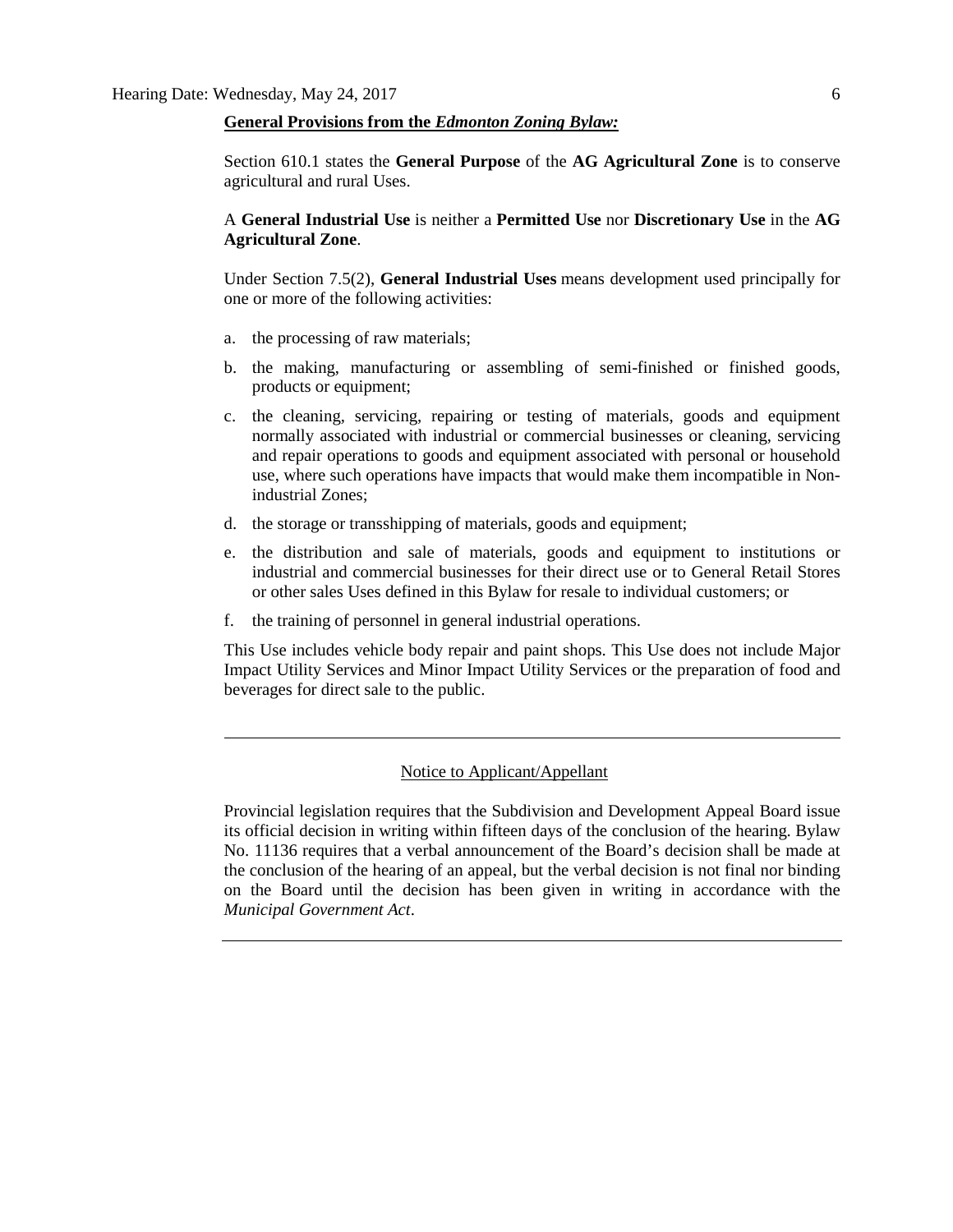

**MAILING ADDRESS:** 2nd Floor, 10111 104 Avenue NW Edmonton, Alberta T5J 0J4

March 28, 2017

Our File: 239330972-001

Dear Sir/Madam:

An Albertan Land Title search identifies you as the registered owner(s) of the property located at 15811 - 34 STREET NW, legally described as Plan 2705NY Lot B1.

This Property was inspected by Development Compliance Officer Michael Doyle, on January 26, 2017. City of Edmonton Development Compliance Officers have the authority to conduct site inspections and exercise development powers under Section 624 of the Municipal Government Act.

#### **LAND USE INFRACTION:**

This property is zoned AG - Agricultural Zone in accordance with Section 610 of the Edmonton Zoning Bylaw. Our investigation revealed that a General Industrial Use has been developed without a Development Permit.

The City of Edmonton has not issued a Development Permit to develop a General Industrial Use, which is contrary to Section 5.1 of Edmonton Zoning Bylaw 12800, and Section 683 of the Municipal Government Act.

Section 7.5(2) of the Edmonton Zoning Bylaw 12800 states: General Industrial Use means development used principally for one or more of the following activities:

a. the processing of raw materials;

b. the making, manufacturing or assembling of semi-finished or finished goods, products or equipment;

c. the cleaning, servicing, repairing or testing of materials, goods and equipment normally associated with industrial or commercial businesses or cleaning, servicing and repair operations to goods and equipment associated with personal or household use, where such operations have impacts that would make them incompatible in Non-industrial Zones;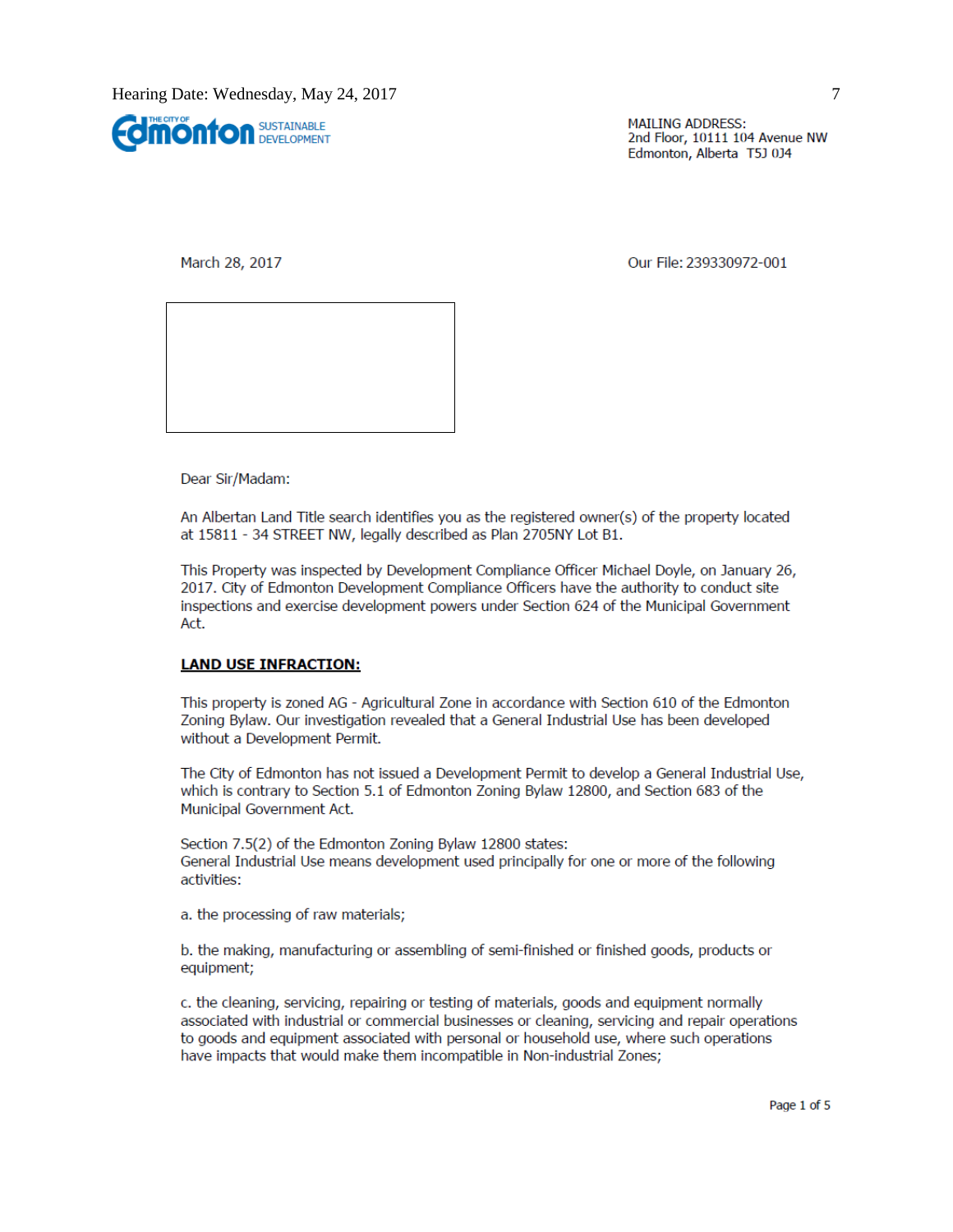d. the storage or transshipping of materials, goods and equipment:

e. the distribution and sale of materials, goods and equipment to institutions or industrial and commercial businesses for their direct use or to General Retail Stores or other sales Uses defined in this Bylaw for resale to individual customers; or

f. the training of personnel in general industrial operations.

General Industrial Use is neither a Permitted nor Discretionary Use in the AG zone.

### **ORDER:**

Pursuant to Section 645 of the Municipal Government Act, R.S.A. 2000, YOU ARE HEREBY **ORDERED TO:** 

CEASE THE GENERAL INDUSTRIAL USE AND REMOVE ALL RELATED MATERIALS BY APRIL 18, 2017.

#### **CONSEQUENCES FOR NON-COMPLIANCE:**

In the event that a person fails to comply with an Order issued under Section 645. Section 646 of the Municipal Government Act authorizes the City to enter on the land and take any action necessary to carry out the Order. Section 553(1)(h.1) of the Act provides that the costs and expenses of carrying out an Order may be added to the tax roll of the property. Section 566(1), subject to subsection (2), a person who is found guilty of an offence under this Act is liable to a fine of not more than \$10,000.00 or to imprisonment for not more than one year, or to both a fine and imprisonment.

The property will be inspected on April 19, 2017 to determine compliance with this Order.

Failure to comply will result in action as described in Section 646.

YOU ARE HEREBY NOTIFIED THAT IF YOU DO NOT:

CEASE THE GENERAL INDUSTRIAL USE AND REMOVE ALL RELATED MATERIALS BY APRIL 18, 2017

the City may carry out the Order by entering onto the land and performing remedial actions pursuant to Section 646, and all the costs and expenses in doing so will be added to the tax roll pursuant to Section 553(1)(h.1) of the Municipal Government Act R.S.A. 2000.

Following are Sections 553, 645, 646, 683, 685 and 686 of the Municipal Government Act, R.S.A. 2000, c.M-26.1, which provides you with the right to appeal this Order and enables the City to add all costs associated with this action to the tax roll of the property.

If you have any questions in regards to this matter, please contact the writer at 780-423-5374.

Regards,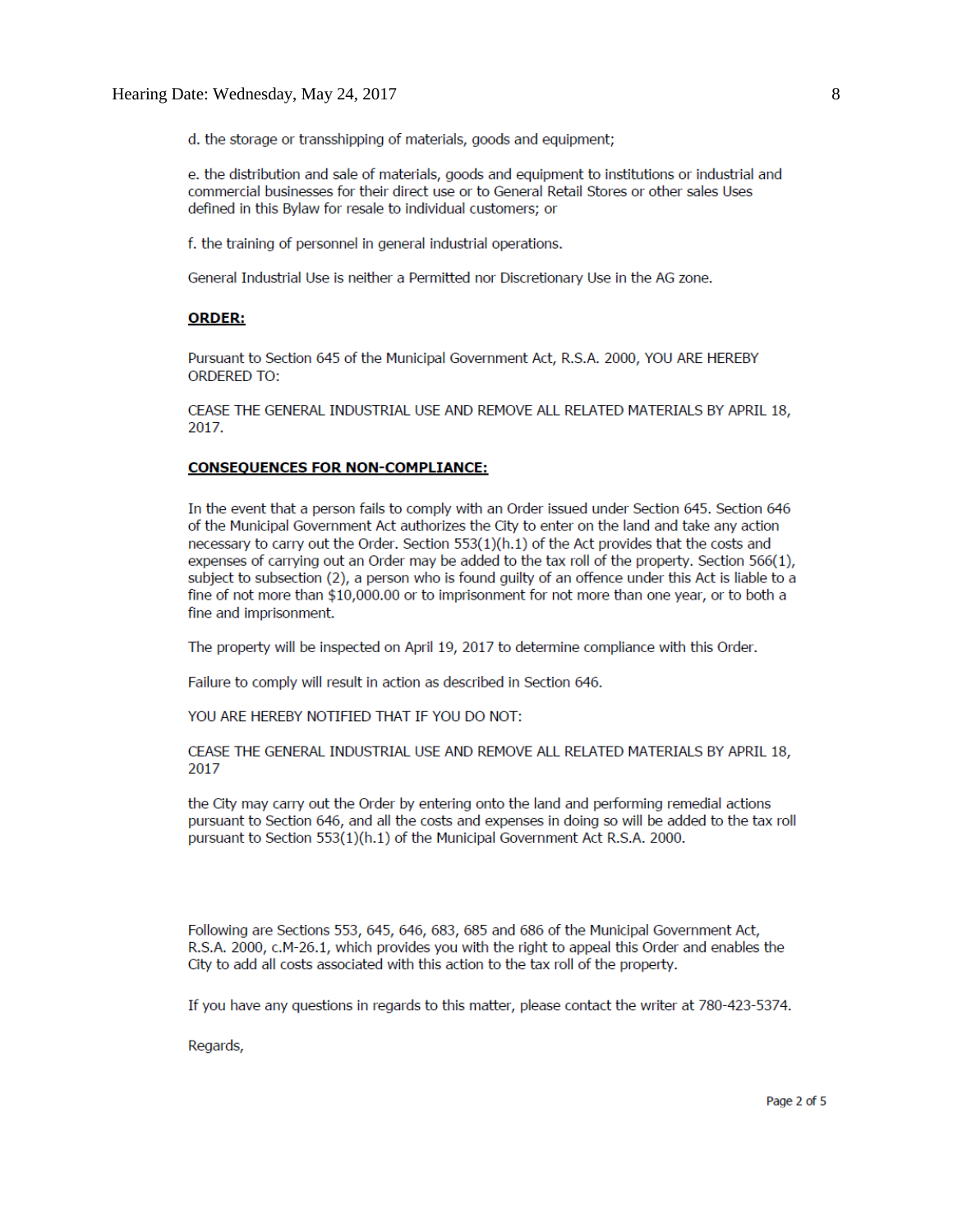Michael Doyle<br>Development and Zoning<br>Development Services<br>Phone Number: 780-423-5374 Email Address: Michael.Doyle@edmonton.ca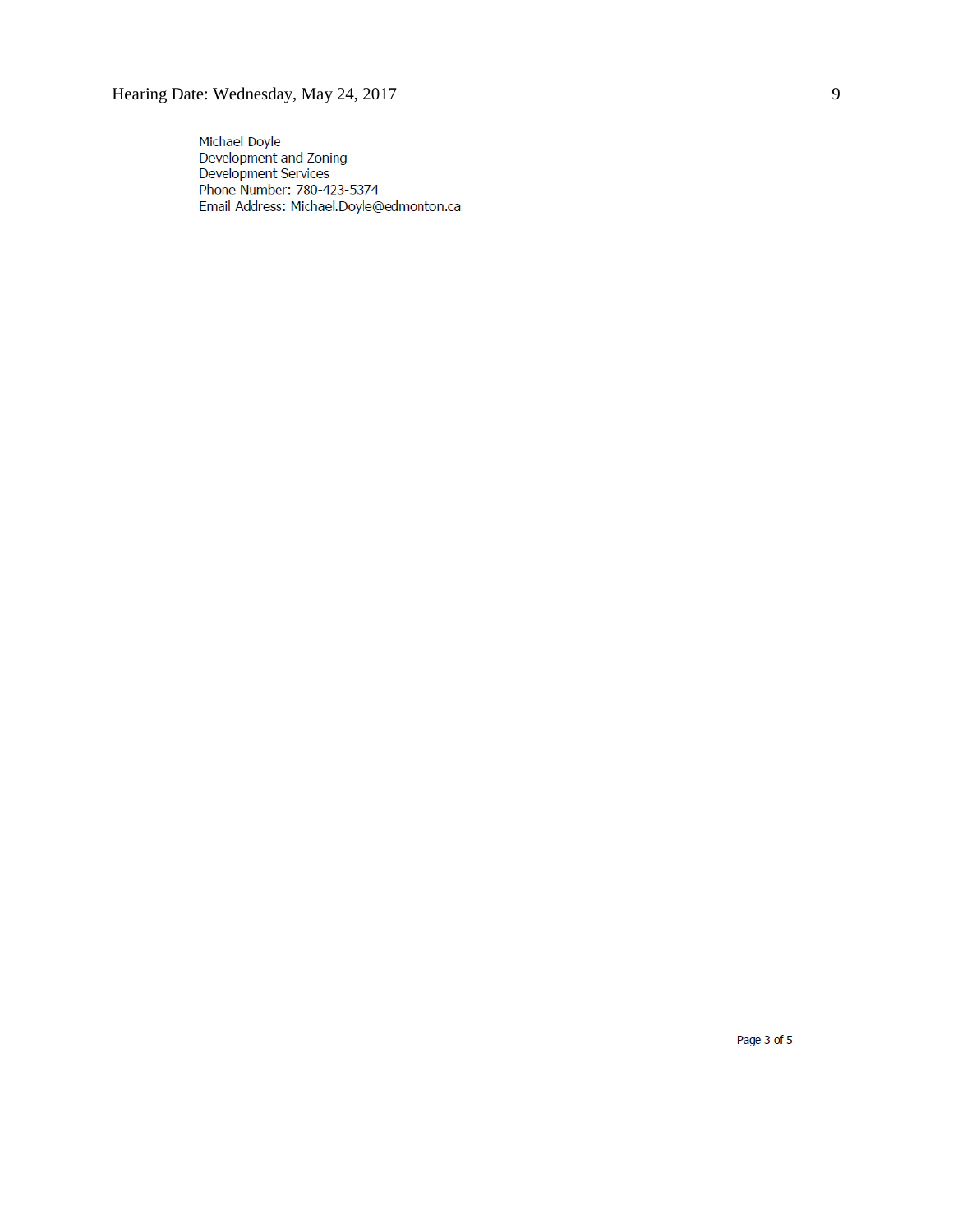| Adding                                 | 553(1) A council may add the following amounts to the tax roll of a parcel of land:                                                                                                                                                                                                                                                                                                                                                         |
|----------------------------------------|---------------------------------------------------------------------------------------------------------------------------------------------------------------------------------------------------------------------------------------------------------------------------------------------------------------------------------------------------------------------------------------------------------------------------------------------|
| <b>Amounts</b><br>Owing to tax<br>roll | (a) unpaid costs referred to in section 35(4) or 39(2) relating to service connections<br>of a municipal public utility that are owing by the owner of the parcel;                                                                                                                                                                                                                                                                          |
|                                        | (b) unpaid charges referred to in section 42 for a municipal utility service provided to<br>the parcel by a municipal public utility that are owing by the owner of the parcel;                                                                                                                                                                                                                                                             |
|                                        | (c) unpaid expenses and costs referred to in section 549(3), if the parcel?s owner<br>contravened the enactment or bylaw and the contravention occurred on all or a<br>part of the parcel;                                                                                                                                                                                                                                                  |
|                                        | (d), (e) repealed 1999 c11 s35;                                                                                                                                                                                                                                                                                                                                                                                                             |
|                                        | (f) costs associated with tax recovery proceedings related to the parcel;                                                                                                                                                                                                                                                                                                                                                                   |
|                                        | (g) if the municipality has passed a bylaw making the owner of a parcel liable for<br>expenses and costs related to the municipality extinguishing fires on the parcel,<br>unpaid costs and expenses for extinguishing fires on the parcel;                                                                                                                                                                                                 |
|                                        | $(q,1)$ if the municipality has passed a bylaw requiring the owner or occupant of a<br>parcel to keep the sidewalks adjacent to the parcel clear of snow and ice, unpaid<br>expenses and costs incurred by the municipality for removing the snow and ice<br>in respect of the parcel;                                                                                                                                                      |
|                                        | (h) unpaid costs awarded by a composite assessment review board under section<br>468.1 or the Municipal Government Board under section 501, if the composite<br>assessment review board or the Municipal Government Board has awarded costs<br>against the owner of the parcel in favour of the municipality and the matter<br>before the composite assessment review board or the Municipal Government<br>Board was related to the parcel; |
|                                        | (h.1) the expenses and costs of carrying out an order under section 646;                                                                                                                                                                                                                                                                                                                                                                    |
|                                        | (i) any other amount that may be added to the tax roll under an enactment.                                                                                                                                                                                                                                                                                                                                                                  |
| Stop order                             | 645(1) Despite section 545, if a development authority finds that a development, land<br>use or use of a building is not in accordance with                                                                                                                                                                                                                                                                                                 |
|                                        | (a) this Part or a land use bylaw or regulations under this Part, or                                                                                                                                                                                                                                                                                                                                                                        |
|                                        | (b) a development permit or subdivision approval,                                                                                                                                                                                                                                                                                                                                                                                           |
|                                        | the development authority may act under subsection (2).                                                                                                                                                                                                                                                                                                                                                                                     |
|                                        | (2) If subsection (1) applies, the development authority may, by written notice, order the<br>owner, the person in possession of the land or building or the person responsible for<br>the contravention, or any or all of them, to                                                                                                                                                                                                         |
|                                        | (a) stop the development or use of the land or building in whole or in part as<br>directed by the notice.                                                                                                                                                                                                                                                                                                                                   |
|                                        | (b) demolish, remove or replace the development, or                                                                                                                                                                                                                                                                                                                                                                                         |
|                                        | (c) carry out any other actions required by the notice so that the development or<br>use of the land or building complies with this Part, the land use bylaw or<br>requiations under this Part, a development permit or a subdivision approval,<br>within the time set out in the notice.                                                                                                                                                   |
|                                        | (3) A person who receives a notice referred to in subsection (2) may appeal to the<br>subdivision and development appeal board in accordance with section 685.                                                                                                                                                                                                                                                                              |
| <b>Enforcement of</b><br>stop order    | 646(1) If a person fails or refuses to comply with an order directed to the person under<br>section 645 or an order of a subdivision and development appeal board under<br>section 687, the municipality may, in accordance with section 542, enter on the<br>land or building and take any action necessary to carry out the order.                                                                                                        |
|                                        | (2) A municipality may register a caveat under the Land Titles Act in respect of an order<br>referred to in subsection (1) against the certificate of title for the land that is the<br>subject of the order.                                                                                                                                                                                                                               |

Page 4 of 5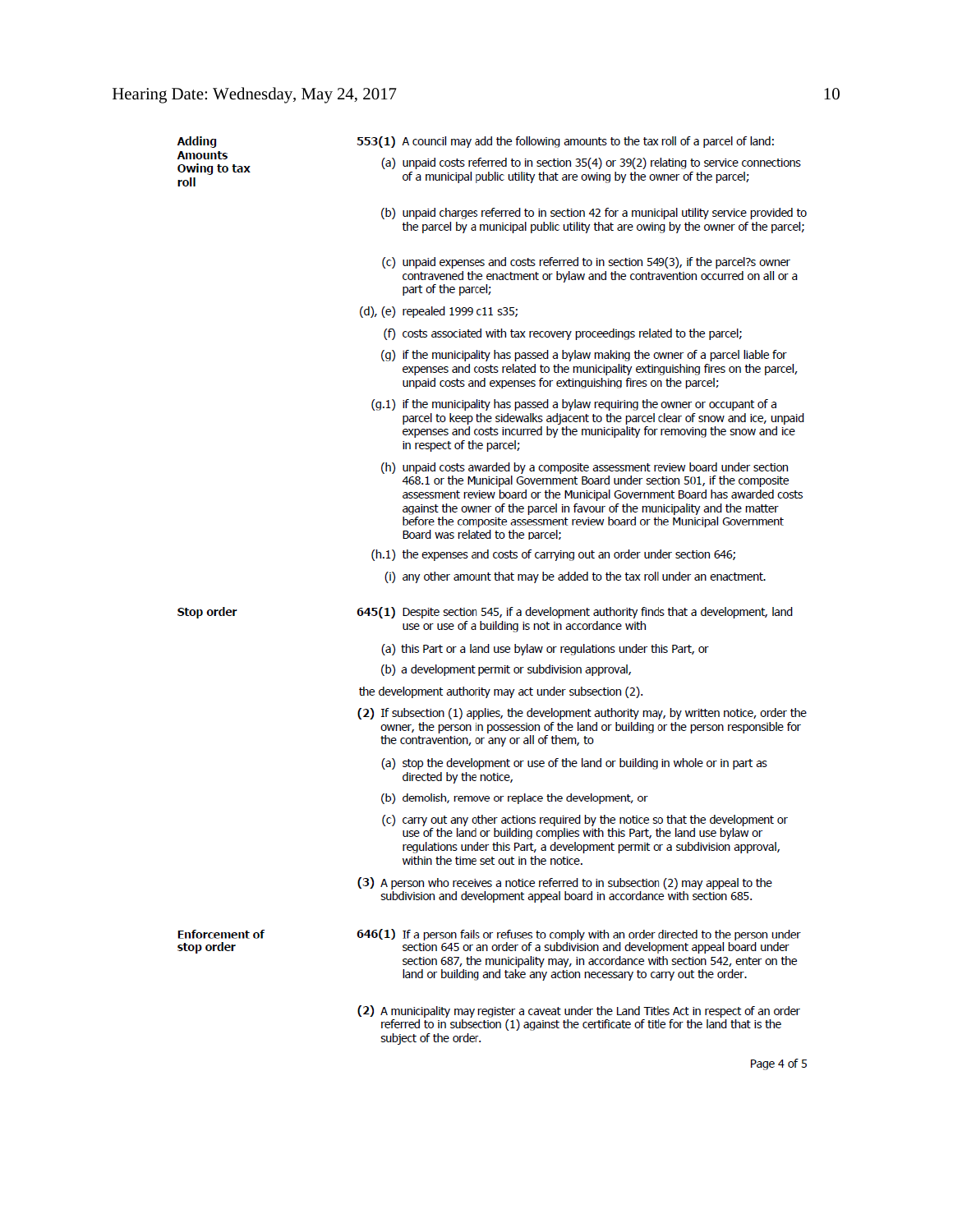|                    | discharge the caveat when the order has been complied with. |                                                                                                                                                                                                                                   |  |  |
|--------------------|-------------------------------------------------------------|-----------------------------------------------------------------------------------------------------------------------------------------------------------------------------------------------------------------------------------|--|--|
| Permit             | 683                                                         | Except as otherwise provided in a land use bylaw, a person may not commence<br>any development unless the person has been issued a development permit in<br>respect of it pursuant to the land use bylaw.                         |  |  |
| <b>Grounds for</b> |                                                             | 685(1) If a development authority                                                                                                                                                                                                 |  |  |
| appeal             |                                                             | (a) fails or refuses to issue a development permit to a person,                                                                                                                                                                   |  |  |
|                    |                                                             | (b) issues a development permit subject to conditions, or                                                                                                                                                                         |  |  |
|                    |                                                             | (c) issues an order under section 645,                                                                                                                                                                                            |  |  |
|                    |                                                             | the person applying for the permit or affected by the order under section 645 may appeal<br>to the subdivision and development appeal board.                                                                                      |  |  |
|                    |                                                             | (2) In addition to an applicant under subsection (1), any person affected by an order,<br>decision or development permit made or issued by a development authority may<br>appeal to the subdivision and development appeal board. |  |  |
|                    |                                                             | (3) Despite subsections (1) and (2), no appeal lies in respect of the issuance of a<br>development permit for a permitted use unless the provisions of the land use bylaw<br>were relaxed, varied or misinterpreted.              |  |  |
| <b>Appeals</b>     |                                                             | 686(1) A development appeal to a subdivision and development appeal board is<br>commenced by filing a notice of the appeal, containing reasons, with the board<br>within 14 days,                                                 |  |  |
|                    |                                                             | (a) in the case of an appeal made by a person referred to in section 685(1), after                                                                                                                                                |  |  |
|                    |                                                             | (i) the date on which the person is notified of the order or decision or the<br>issuance of the development permit, or                                                                                                            |  |  |
|                    |                                                             | (ii) if no decision is made with respect to the application within the 40-day<br>period or within any extension under section 684, the date the period or<br>extension expires,                                                   |  |  |
|                    | or                                                          |                                                                                                                                                                                                                                   |  |  |
|                    |                                                             | (b) in the case of an appeal made by a person referred to in section 685(2), after<br>the date on which the notice of the issuance of the permit was given in<br>accordance with the land use bylaw.                              |  |  |
|                    |                                                             | (2) The subdivision and development appeal board must hold an appeal hearing within<br>30 days after receipt of a notice of appeal.                                                                                               |  |  |
|                    |                                                             | (3) The subdivision and development appeal board must give at least 5 days? notice in<br>writing of the hearing                                                                                                                   |  |  |
|                    |                                                             | (a) to the appellant,                                                                                                                                                                                                             |  |  |
|                    |                                                             | (b) to the development authority whose order, decision or development permit is the<br>subject of the appeal, and                                                                                                                 |  |  |
|                    |                                                             | (c) to those owners required to be notified under the land use bylaw and any other<br>person that the subdivision and development appeal board considers to be<br>affected by the appeal and should be notified.                  |  |  |
|                    |                                                             | (4) The subdivision and development appeal board must make available for public<br>inspection before the commencement of the hearing all relevant documents and<br>materials respecting the appeal, including                     |  |  |
|                    |                                                             | (a) the application for the development permit, the decision and the notice of<br>appeal, or                                                                                                                                      |  |  |
|                    |                                                             | (b) the order under section 645.                                                                                                                                                                                                  |  |  |
|                    |                                                             | (5) In subsection (3), "owner" means the person shown as the owner of land on the<br>assessment roll prepared under Part 9.                                                                                                       |  |  |
|                    |                                                             |                                                                                                                                                                                                                                   |  |  |

(3) If a municipality registers a caveat under subsection (2), the municipality must

Page 5 of 5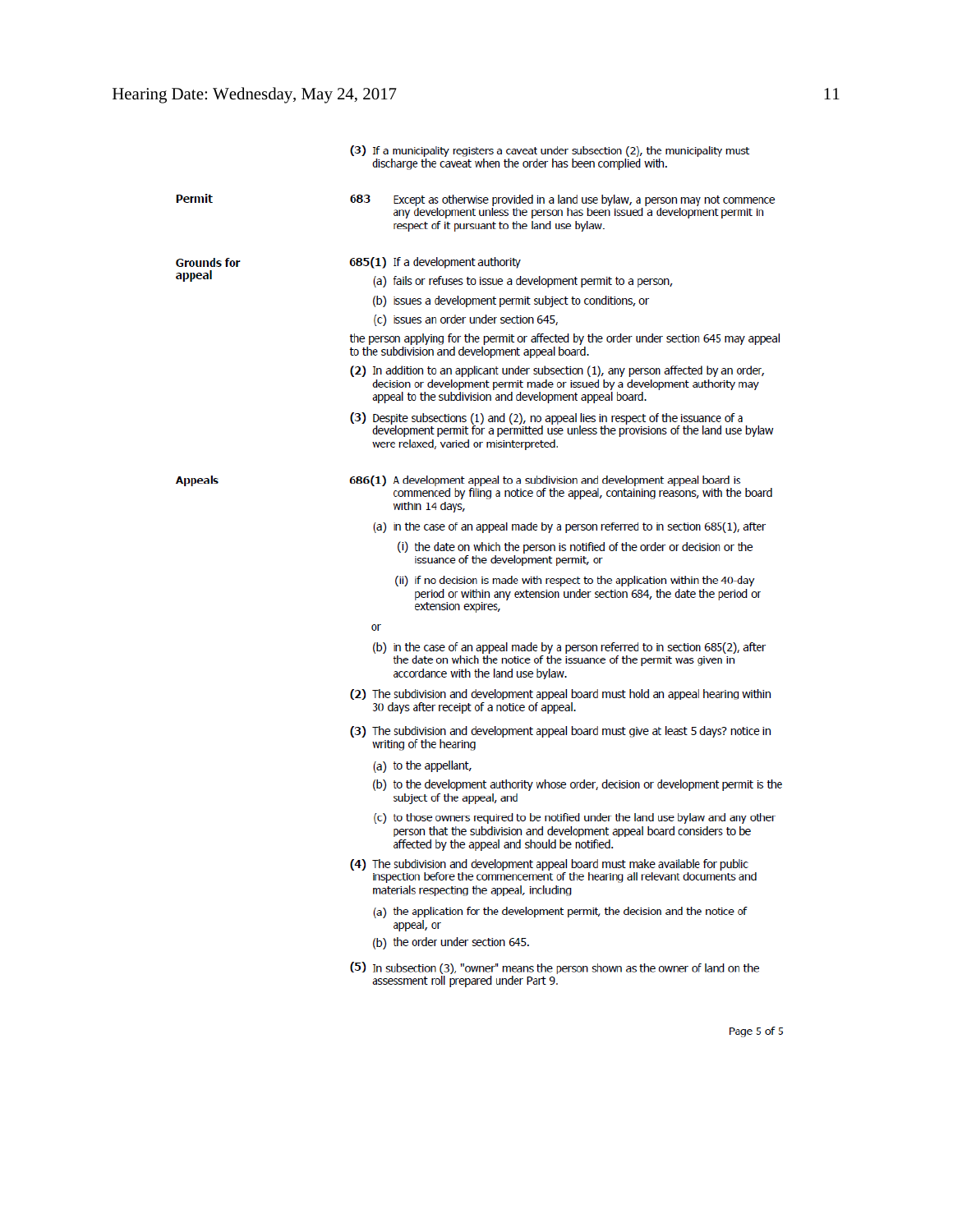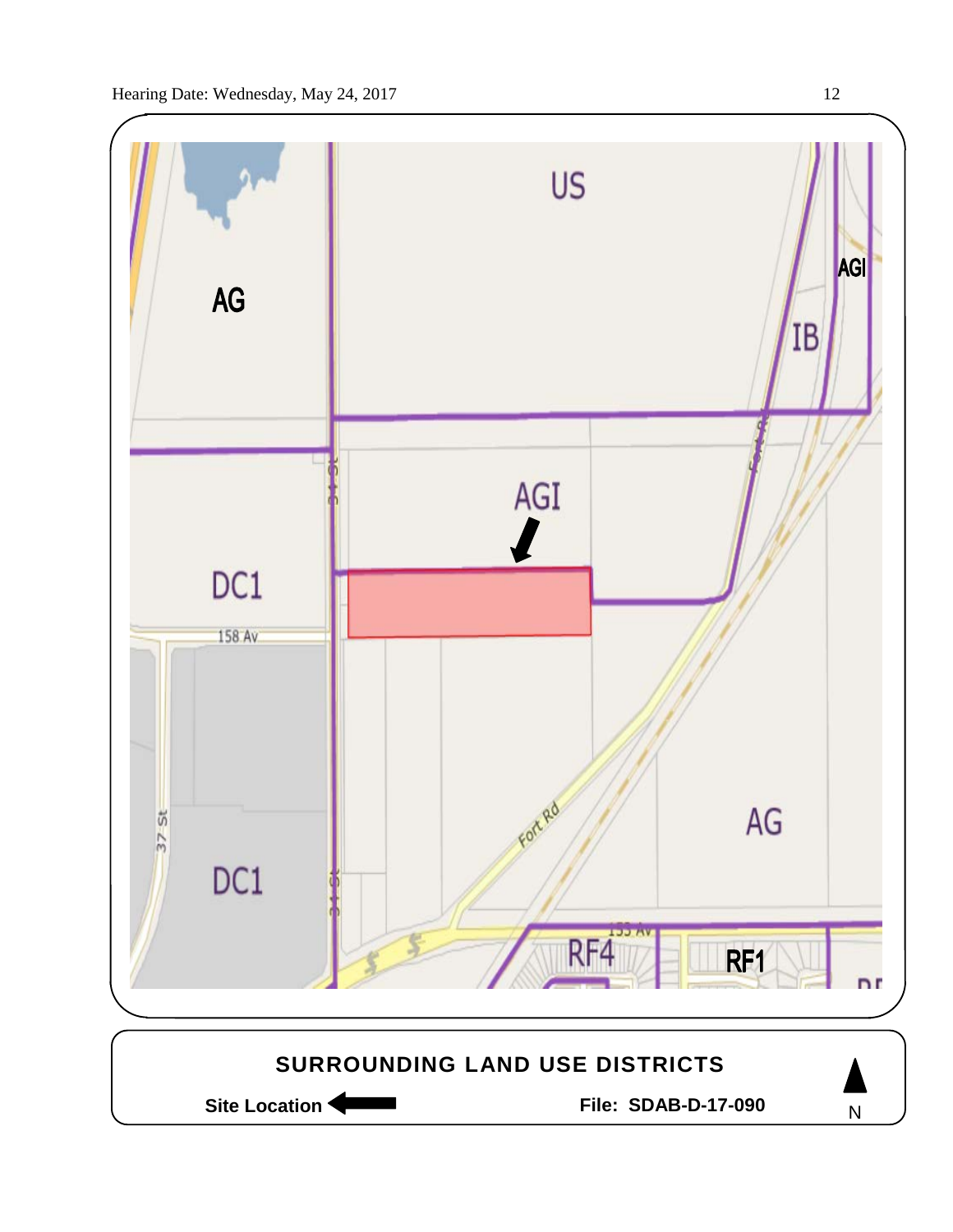#### ITEM II: 12:30 P.M. FILE: SDAB-D-17-091

#### AN APPEAL FROM THE DECISION OF THE DEVELOPMENT OFFICER

APPELLANT:

APPLICATION NO.: 230219091-003

APPLICATION TO: Construct a Single Detached House with a front veranda, fireplace, rear partially covered deck (irregular shape, 3.05 metres by 6.40 metres) with balcony above (1.83 metres by 4.57 metres), Rooftop Terrace,

used as an additional Dwelling)

and Basement Development (not to be

| DECISION OF THE<br>DEVELOPMENT AUTHORITY:            | Refused                              |
|------------------------------------------------------|--------------------------------------|
| <b>DECISION DATE:</b>                                | April 12, 2017                       |
| <b>DATE OF APPEAL:</b>                               | May 1, 2017                          |
| <b>MUNICIPAL DESCRIPTION</b><br>OF SUBJECT PROPERTY: | 11716 - Edinboro Road NW             |
| <b>LEGAL DESCRIPTION:</b>                            | Plan 1720071 Blk 36 Lot 15           |
| ZONE:                                                | RF1-Single Detached Residential Zone |
| <b>OVERLAY:</b>                                      | Mature Neighbourhood Overlay         |
| STATUTORY PLAN:                                      | N/A                                  |
|                                                      |                                      |

### *Grounds for Appeal*

The Appellant provided the following reasons for appealing the decision of the Development Authority:

> Our proposed development has a flat roof design and the total proposed height is less than 10 metres. We are trying to develop a 2 1/2 storey house with the top floor area not exceeding 50% of the second floor. The property features an excellent view to the river valley which is highly desirable. It is important for us to have access to this rooftop patio via the bonus room on the top floor. Other recent infill developments in the area have also been granted taller heights as well.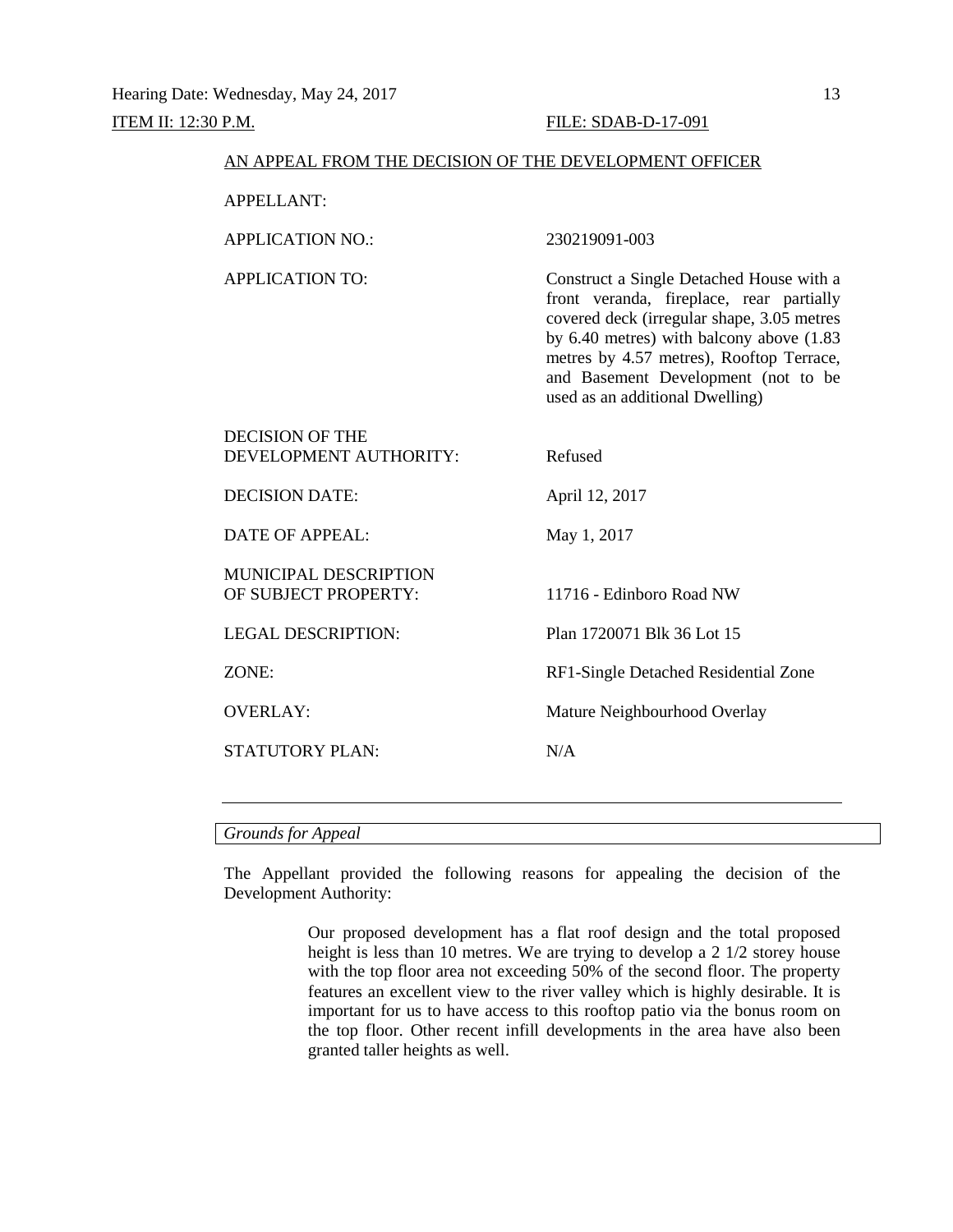**The Board is advised the date of Development Permit is April 12, 2017. The Notice of Appeal was filed on May 1, 2017.** 

Appeal Information:

**The** *Municipal Government Act***, RSA 2000, c M-26 states the following:**

## **Grounds for Appeal**

685(1) If a development authority

- (a) fails or refuses to issue a development permit to a person,
- (b) issues a development permit subject to conditions, or
- (c) issues an order under section 645,

the person applying for the permit or affected by the order under section 645 may appeal to the subdivision and development appeal board.

(2) In addition to an applicant under subsection (1), any person affected by an order, decision or development permit made or issued by a development authority may appeal to the subdivision and development appeal board.

#### Appeals

- 686(1) A development appeal to a subdivision and development appeal board is commenced by filing a notice of the appeal, containing reasons, with the board within 14 days,
	- (a) in the case of an appeal made by a person referred to in section 685(1), after
		- (i) the date on which the person is notified of the order or decision or the issuance of the development permit, or

#### Hearing and Decision

687(3) In determining an appeal, the subdivision and development appeal board

…

…

(a.1) must comply with the land use policies and statutory plans and, subject to clause (d), the land use bylaw in effect;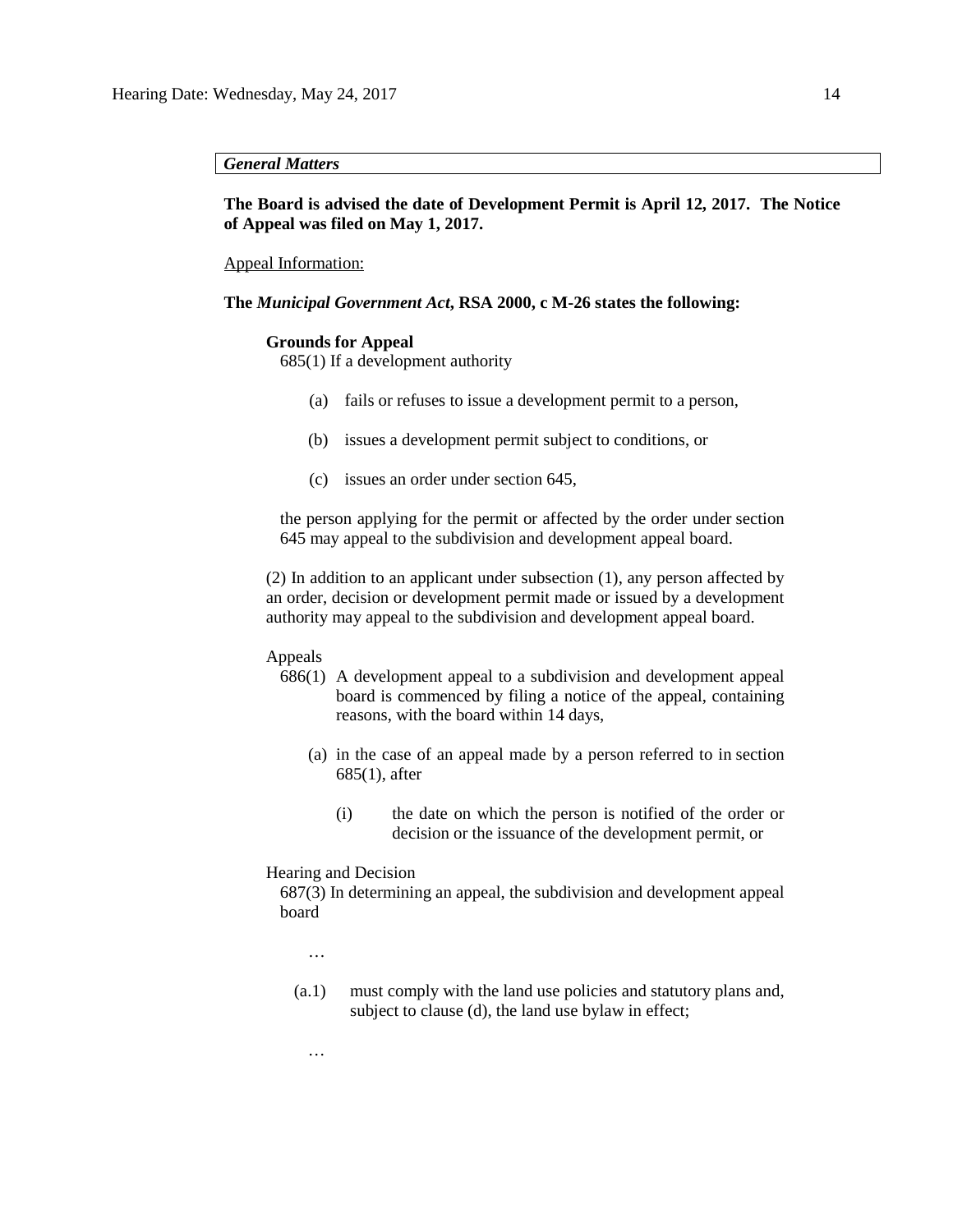- (c) may confirm, revoke or vary the order, decision or development permit or any condition attached to any of them or make or substitute an order, decision or permit of its own;
- (d) may make an order or decision or issue or confirm the issue of a development permit even though the proposed development does not comply with the land use bylaw if, in its opinion,
	- (i) the proposed development would not
		- (A) unduly interfere with the amenities of the neighbourhood, or
		- (B) materially interfere with or affect the use, enjoyment or value of neighbouring parcels of land,

and

(ii) the proposed development conforms with the use prescribed for that land or building in the land use bylaw.

#### General Provisions from the *Edmonton Zoning Bylaw:*

Under section 110.2(4), **Single Detached Housing** is a **Permitted Use** in the RF1 Single Detached Residential Zone.

Under section 7.2(9), Single Detached Housing means:

Single Detached Housing means development consisting of a building containing only one Dwelling, which is separate from any other Dwelling or building. Where a Secondary Suite is a Permitted or Discretionary Use in a Zone, a building which contains Single Detached Housing may also contain a Secondary Suite. This Use includes Mobile Homes which conform to Section 78 of this Bylaw.

Section 110.1 states that the General Purpose of the RF1 Single Detached Residential Zone is to provide for Single Detached Housing while allowing other forms of small scale housing in the form of Secondary Suites, Semi-detached Housing and Duplex Housing under certain conditions.

Section 814.1 states that the General Purpose of the Mature Neighbourhood Overlay is:

…to ensure that new low density development in Edmonton's mature residential neighbourhoods is sensitive in scale to existing development, maintains the traditional character and pedestrian-friendly design of the streetscape, ensures privacy and sunlight penetration on adjacent properties and provides opportunity for discussion between applicants and neighbouring affected parties when a development proposes to vary the Overlay regulations.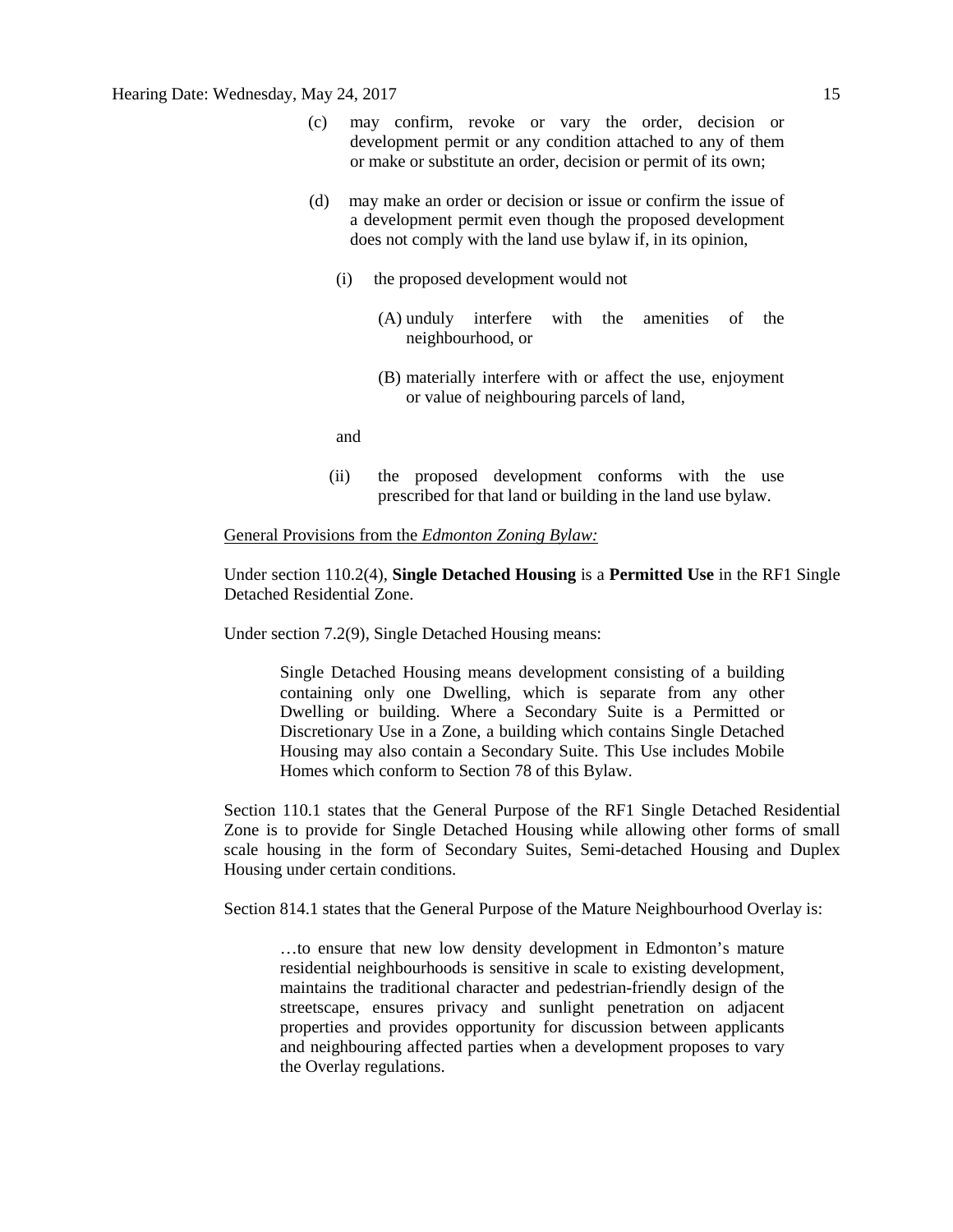*Height*

Section 814.3(13) states the maximum Height shall not exceed 8.6 metres, in accordance with Section 52.

Section 52.1.b states for the flat roof type, Height shall be determined by measuring from the horizontal plane through Grade to the midpoint of the highest parapet, provided the resulting top of the parapet is no more than 0.4 metres above the maximum Height allowed in the zone or overlay.

Development Officer's Determination:

Increased Height - The distance from the Average Grade to midpoint of parapet roof is 9.84 metres instead of 8.6 metres (Section 814.3.13 and Section 52).

Proposed Height from Average Grade to midpoint of parapet: 9.84 metres (flat roof) Maximum permitted Height: 8.6 metres [Excess]: 1.24 metres

#### *Rooftop Terraces*

Section 61.1 states on a Site Abutting a Site zoned to allow Single Detached Housing as a Permitted Use, or a Site zoned RF5 Row Housing Zone, Rooftop Terraces and Privacy Screening, excluding vegetative screening constructed on a Rooftop Terrace, shall be developed in accordance with the following Stepback regulations:

- a. On an Interior Site, the minimum Stepback shall be:
	- i. 1.0 metres from any building Façade facing a Front Lot Line;
	- ii. 2.0 metres from any building Façade facing a Rear Lot Line;
- iii. 1.0 metres from any building Façade facing a Side Lot Line, where the Site Width is less than 10.0 metres; and
- iv. 2.0 metres from any building Façade facing a Side Lot Line, where the Site Width is 10.0 metres or greater.

Under Section 6.1(92), Rooftop Terrace means a raised surface on which people can stand, that is located on top of a roof or partially recessed within the roof structure of a building, does not project beyond any Façade of the Storey below, is surrounded by guardrails, parapet walls or similar feature, and is intended for use as an Amenity Area.

Under Section 6.1(106), Stepback means the horizontal distance a building façade is stepped back, on a horizontal plane, from the building façade immediately below it.

Development Officer's Determination:

Proposed: 0.91 metres Deficiency: 1.09 metres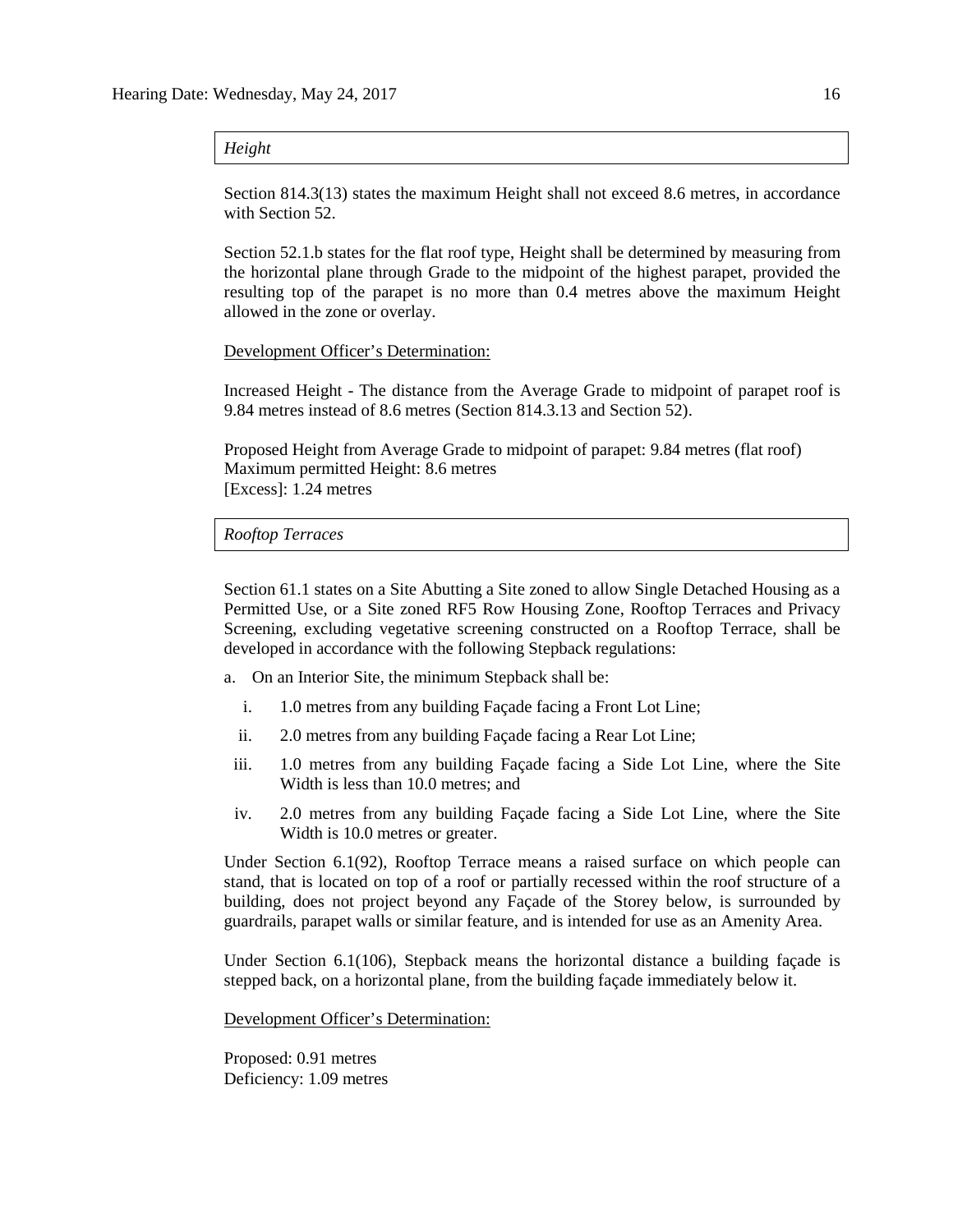*Community Consultation*

When a Development Permit application is made and the Development Officer determines that the proposed development does not comply with the regulations contained in this Overlay:

- a. the applicant shall contact the affected parties, being each assessed owner of land wholly or partly located within a distance of 60.0 metres of the Site of the proposed development and the President of each affected Community League;
- b. the applicant shall outline, to the affected parties, any requested variances to the Overlay and solicit their comments on the application;
- c. the applicant shall document any opinions or concerns, expressed by the affected parties, and what modifications were made to address their concerns; and
- d. the applicant shall submit this documentation to the Development Officer no sooner than twenty-one calendar days after giving the information to all affected parties.

## Notice to Applicant/Appellant

Provincial legislation requires that the Subdivision and Development Appeal Board issue its official decision in writing within fifteen days of the conclusion of the hearing. Bylaw No. 11136 requires that a verbal announcement of the Board's decision shall be made at the conclusion of the hearing of an appeal, but the verbal decision is not final nor binding on the Board until the decision has been given in writing in accordance with the *Municipal Government Act*.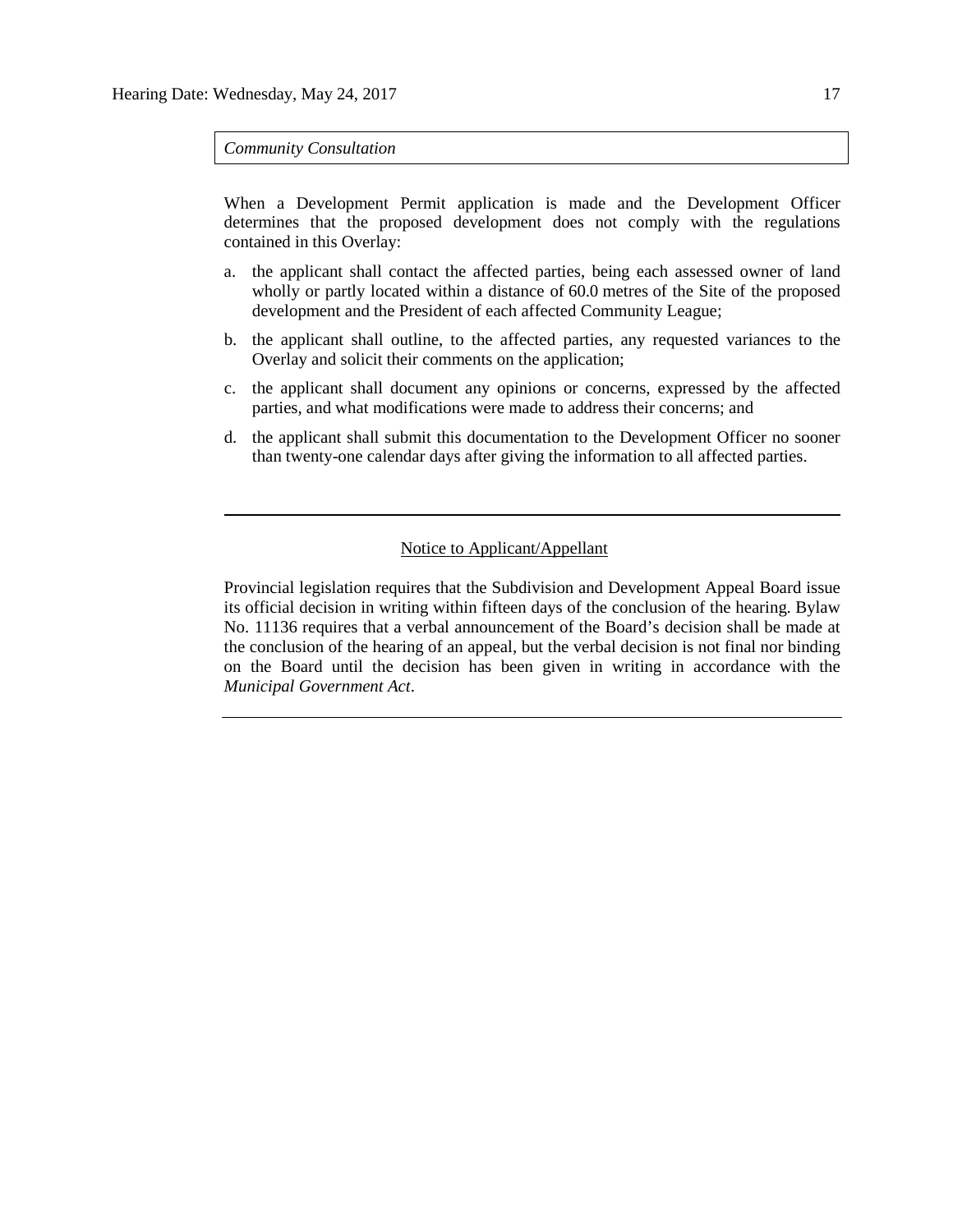| ø<br>THE CITY OF                                                                                                                                                                                                                                                                                                                                                                                                                | Project Number: 230219091-003<br>Application Date:                                                      | OCT 27, 2016                         |  |  |  |  |
|---------------------------------------------------------------------------------------------------------------------------------------------------------------------------------------------------------------------------------------------------------------------------------------------------------------------------------------------------------------------------------------------------------------------------------|---------------------------------------------------------------------------------------------------------|--------------------------------------|--|--|--|--|
| <b>ionfon</b>                                                                                                                                                                                                                                                                                                                                                                                                                   | Printed:                                                                                                | May 1, 2017 at 3:00 PM<br>$1$ of $2$ |  |  |  |  |
| <b>Application for</b>                                                                                                                                                                                                                                                                                                                                                                                                          | Page:                                                                                                   |                                      |  |  |  |  |
| <b>House Development and Building Permit</b>                                                                                                                                                                                                                                                                                                                                                                                    |                                                                                                         |                                      |  |  |  |  |
| This document is a record of a Development Permit and/or Building Permit application, and a record of the decision for the undertaking<br>described below, subject to the limitations and conditions of this permit, of the Edmonton Zoning Bylaw 12800 as amended, Safety Codes<br>Act RSA 2000, Safety Codes Act Permit Regulation, Alberta Building Code 2006 and City of Edmonton Bylaw 15894 Safety Codes Permit<br>Bylaw. |                                                                                                         |                                      |  |  |  |  |
| Applicant                                                                                                                                                                                                                                                                                                                                                                                                                       | Property Address(es) and Legal Description(s)<br>11716 - EDINBORO ROAD NW<br>Plan 1720071 Blk 36 Lot 15 |                                      |  |  |  |  |
|                                                                                                                                                                                                                                                                                                                                                                                                                                 | Location(s) of Work<br>MNC<br>RF<br>Entryway: 11716 - EDINBORO ROAD NW                                  |                                      |  |  |  |  |
|                                                                                                                                                                                                                                                                                                                                                                                                                                 | Building: 11716 - EDINBORO ROAD NW                                                                      |                                      |  |  |  |  |
| Scope of Application                                                                                                                                                                                                                                                                                                                                                                                                            |                                                                                                         |                                      |  |  |  |  |
| To construct a Single Detached House with a front veranda, fireplace, rear partially covered deck (irregular shape, 3.05m x 6.40m)<br>with balcony above (1.83m x 4.57m), Rooftop Terrace, and Basement Development (not to be used as an additional Dwelling).                                                                                                                                                                 |                                                                                                         |                                      |  |  |  |  |
| <b>Permit Details</b>                                                                                                                                                                                                                                                                                                                                                                                                           |                                                                                                         |                                      |  |  |  |  |
| Affected Floor Area (sq. ft.): 2727                                                                                                                                                                                                                                                                                                                                                                                             | Building Height to Midpoint (m): 9.84                                                                   |                                      |  |  |  |  |
| Class of Permit:                                                                                                                                                                                                                                                                                                                                                                                                                | Dwelling Type: Single Detached House                                                                    |                                      |  |  |  |  |
| Front Yard (m): 8.66                                                                                                                                                                                                                                                                                                                                                                                                            | Home Design Type:                                                                                       |                                      |  |  |  |  |
| Rear Yard (m): 19.6                                                                                                                                                                                                                                                                                                                                                                                                             | Secondary Suite Included ?: N                                                                           |                                      |  |  |  |  |
| Side Yard, left (m): 1.22                                                                                                                                                                                                                                                                                                                                                                                                       | Side Yard, right (m): 1.36                                                                              |                                      |  |  |  |  |
| Site Area (sq. m.): 446.11                                                                                                                                                                                                                                                                                                                                                                                                      | Site Depth (m): 47.88                                                                                   |                                      |  |  |  |  |
| Site Width $(m)$ : 9.81                                                                                                                                                                                                                                                                                                                                                                                                         | Stat. Plan Overlay/Annex Area: Mature Neighbourhood Overlay                                             |                                      |  |  |  |  |
| I/We certify that the above noted details are correct.                                                                                                                                                                                                                                                                                                                                                                          |                                                                                                         |                                      |  |  |  |  |
| Applicant signature:                                                                                                                                                                                                                                                                                                                                                                                                            |                                                                                                         |                                      |  |  |  |  |
| <b>Development Application Decision</b><br>Refused                                                                                                                                                                                                                                                                                                                                                                              |                                                                                                         |                                      |  |  |  |  |
| <b>Reason for Refusal</b>                                                                                                                                                                                                                                                                                                                                                                                                       |                                                                                                         |                                      |  |  |  |  |
| 1. Increased Height - The distance from the Average Grade to midpoint of parapet roof is 9.84m instead of 8.6m (Section 814.3.13<br>and Section 52).                                                                                                                                                                                                                                                                            |                                                                                                         |                                      |  |  |  |  |
| Proposed Height from Average Grade to midpoint of parapet: 9.84m (flat roof)<br>Maximum permitted Height: 8.6m<br>Deficiency: 1.24m                                                                                                                                                                                                                                                                                             |                                                                                                         |                                      |  |  |  |  |
| 2. Rooftop Terrace - On an Interior Site, the minimum Stepback shall be 2.0 m from any building Façade facing a Rear Lot Line<br>(Section $61.1$ ).                                                                                                                                                                                                                                                                             |                                                                                                         |                                      |  |  |  |  |
| Proposed: 0.91m<br>Deficiency: 1.09m                                                                                                                                                                                                                                                                                                                                                                                            |                                                                                                         |                                      |  |  |  |  |
| <b>Rights of Appeal</b><br>The Applicant has the right of appeal within 14 days of receiving notice of the Development Application Decision, as outlined in<br>Chapter 24, Section 683 through 689 of the Municipal Government Amendment Act.                                                                                                                                                                                   |                                                                                                         |                                      |  |  |  |  |
|                                                                                                                                                                                                                                                                                                                                                                                                                                 |                                                                                                         |                                      |  |  |  |  |
| THIS IS NOT A PERMIT                                                                                                                                                                                                                                                                                                                                                                                                            |                                                                                                         |                                      |  |  |  |  |
|                                                                                                                                                                                                                                                                                                                                                                                                                                 |                                                                                                         |                                      |  |  |  |  |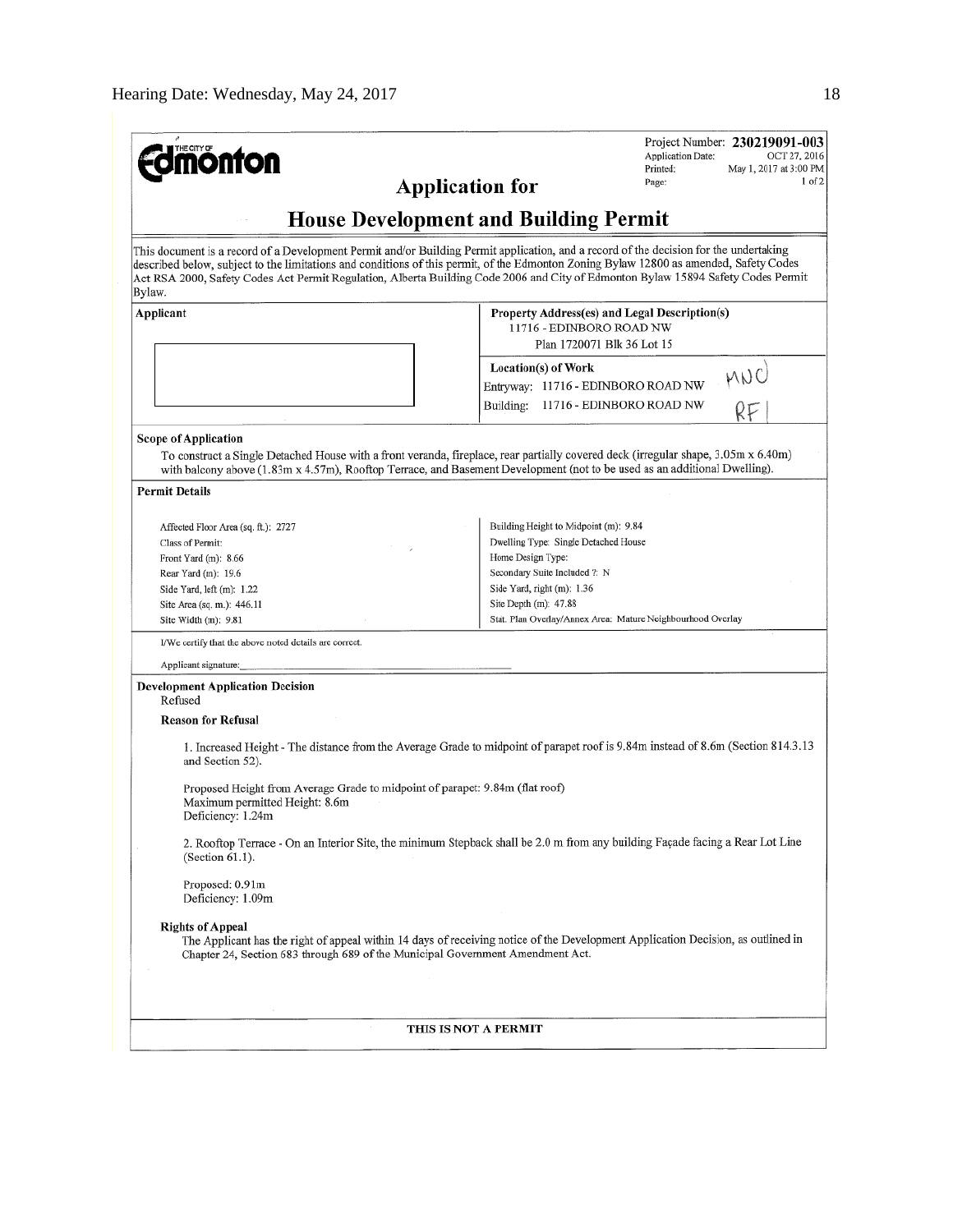| <b>monton</b>                                                                                                                                                                                                         | <b>House Development and Building Permit</b>                                                                                | <b>Application for</b>                                                                                      |                                                                                                          | Application Date:<br>Printed:<br>Page:                                                                                                    | Project Number: 230219091-003<br>OCT 27, 2016<br>May 1, 2017 at 3:00 PM<br>$2$ of $2$ |
|-----------------------------------------------------------------------------------------------------------------------------------------------------------------------------------------------------------------------|-----------------------------------------------------------------------------------------------------------------------------|-------------------------------------------------------------------------------------------------------------|----------------------------------------------------------------------------------------------------------|-------------------------------------------------------------------------------------------------------------------------------------------|---------------------------------------------------------------------------------------|
| Issue Date: Apr 12, 2017                                                                                                                                                                                              | Development Authority: ROBINSON, GEORGE                                                                                     |                                                                                                             |                                                                                                          | Signature:                                                                                                                                |                                                                                       |
| Fees                                                                                                                                                                                                                  |                                                                                                                             |                                                                                                             |                                                                                                          |                                                                                                                                           |                                                                                       |
| Electrical Safety Codes Fee<br>Lot Grading Fee<br>Sanitary Sewer Trunk Fund<br>Water Usage Fee<br>Building Permit Fee<br>Safety Codes Fee<br>Electrical Fees (House)<br>Electrical Fee (Service)<br>Total GST Amount: | <b>Fee Amount</b><br>\$16.90<br>\$135.00<br>\$1,566.00<br>\$72.60<br>\$2,306.00<br>\$92.24<br>\$310.00<br>\$77.00<br>\$0.00 | Amount Paid<br>\$16.90<br>\$135.00<br>\$1,566.00<br>\$72.60<br>\$2,306.00<br>\$92.24<br>\$310.00<br>\$77.00 | Receipt#<br>03707578<br>03707578<br>03707578<br>03707578<br>03707578<br>03707578<br>03707578<br>03707578 | Date Paid<br>Oct 27, 2016<br>Oct 27, 2016<br>Oct 27, 2016<br>Oct 27, 2016<br>Oct 27, 2016<br>Oct 27, 2016<br>Oct 27, 2016<br>Oct 27, 2016 |                                                                                       |
| Totals for Permit:                                                                                                                                                                                                    | \$4,575.74                                                                                                                  | \$4,575.74                                                                                                  |                                                                                                          |                                                                                                                                           |                                                                                       |
|                                                                                                                                                                                                                       |                                                                                                                             |                                                                                                             |                                                                                                          |                                                                                                                                           |                                                                                       |
|                                                                                                                                                                                                                       |                                                                                                                             | THIS IS NOT A PERMIT                                                                                        |                                                                                                          |                                                                                                                                           |                                                                                       |
|                                                                                                                                                                                                                       |                                                                                                                             |                                                                                                             |                                                                                                          |                                                                                                                                           |                                                                                       |